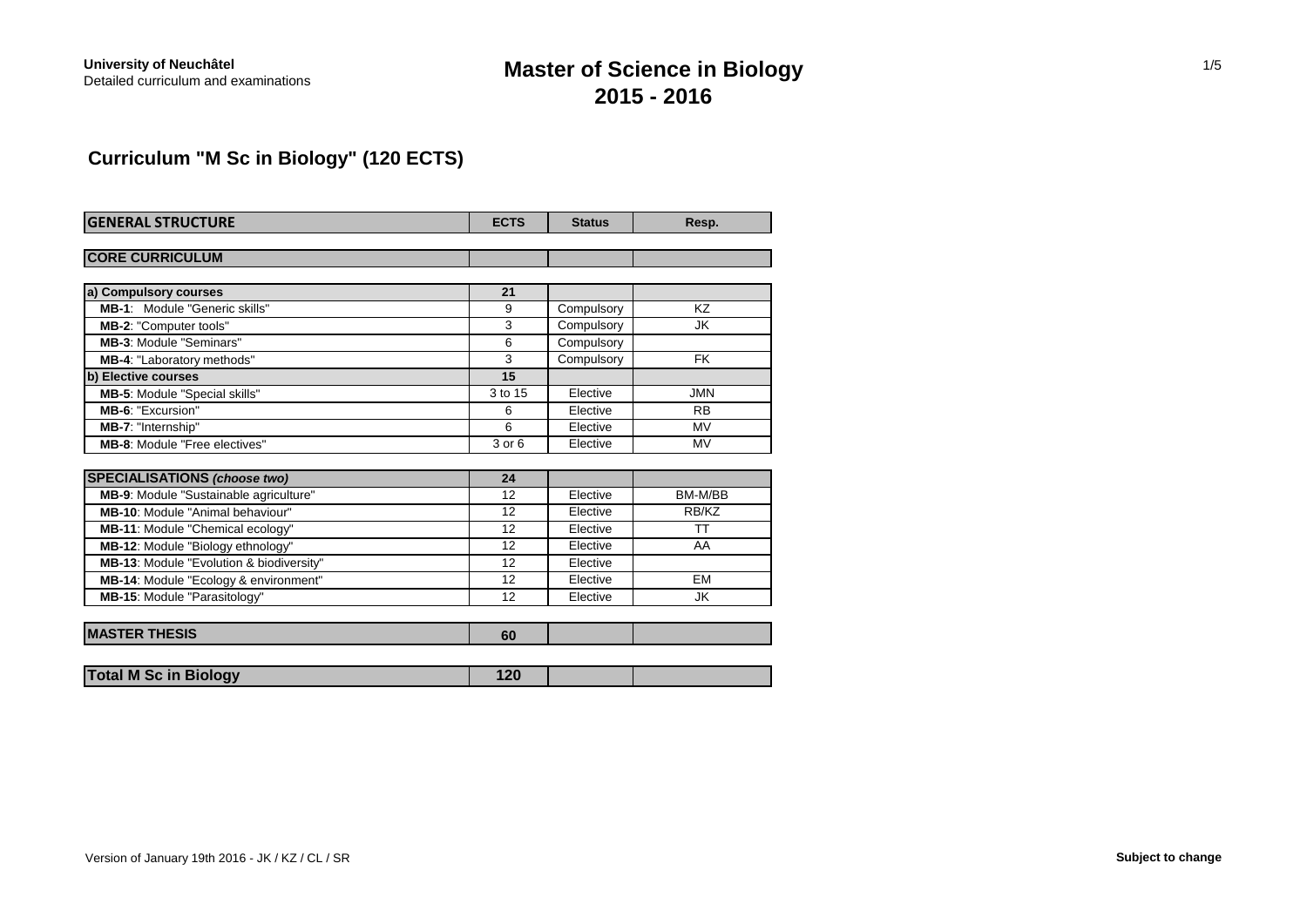# **Master of Science in Biology 2015 - 2016**

| <b>Modules/courses</b>                                    | <b>Hours</b> per<br>week | <b>Semester</b> | <b>ECTS</b> per<br>module/course | Teacher(s)                                                 | <b>Evaluation mode</b>     |
|-----------------------------------------------------------|--------------------------|-----------------|----------------------------------|------------------------------------------------------------|----------------------------|
| <b>CORE CURRICULUM</b><br>a) Compulsory courses (21 ECTS) |                          |                 |                                  |                                                            |                            |
| MB-1 Module "Generic skills"                              |                          |                 | 9 ECTS                           |                                                            |                            |
| <b>Statistics</b>                                         | $3^{1}$                  | Α               | 3                                | Prof. M. Voordouw                                          | CA (graded)                |
| Scientific writing                                        | $3^{1}$                  | A               | 3                                | Prof. K. Zuberbühler                                       | CA (graded)                |
| Seminars by externals                                     | 2                        | A/S             | 3                                | Prof. T. Turlings and Dr. Angela Köhler                    | CA (pass)                  |
|                                                           |                          |                 |                                  |                                                            |                            |
| MB-2 "Computer tools" (choose one*)                       |                          |                 | 3 ECTS                           |                                                            |                            |
| <b>Bioinformatics tools</b>                               | $3^{1}$                  | Α               | 3                                | PD N. Ivanov                                               | CA (graded)                |
| Modelling                                                 | $3^{1}$                  | A               | 3                                | Prof. J. Koella                                            | CA (graded)                |
| MB-3 Module "Seminars" (choose two*)                      |                          |                 | 6 ECTS                           |                                                            |                            |
|                                                           | $3^{1}$                  |                 | 3                                |                                                            |                            |
| Seminar integrative biology                               | $3^{1}$                  | Α<br>A          | 3                                | Prof. J.-M. Neuhaus et al. (FK, TT, BMM)                   | CA (graded)<br>CA (graded) |
| Seminar ecology & evolution<br>Seminar biodiversity       | $3^{1}$                  | A               | 3                                | Prof. R. Bshary et al. (JK, MV, KZ, BB)<br>Prof. P. Junier | CA (graded)                |
|                                                           |                          |                 |                                  |                                                            |                            |
| MB-4 "Laboratory methods" (choose one*)                   |                          |                 | 3 ECTS                           |                                                            |                            |
| Molecular methods                                         | 7 half days              | Α               | 3                                | Profs F. Kessler and J-M. Neuhaus                          | CA (graded)                |
| Natural substances analyses                               | 7 half days              | A               | 3                                | Prof. T. Turlings and R. Neier                             | CA (graded)                |
| b) Elective courses (15 ECTS)                             |                          |                 |                                  |                                                            |                            |
| <b>MB-5 Module "Special skills"</b>                       |                          |                 | 3-15 ECTS                        |                                                            |                            |
| Ethics & biosecurity                                      | 7 half days              | A               | 3                                | Prof. J.-M. Neuhaus and Prof. B.<br>Mauch Mapi             | CA (graded)                |

Mauch-Mani Spatial modelling of natural systems **7 half days** A 3 Dr M. Bouzelboudjen CA (graded)<br>Microscopy CA (graded) 7 half days A 3 Dr M. Dadras CA (graded) Microscopy 7 half days A 3 Dr M. Dadras CA (graded) Non-validated courses of modules  $MB-2$ ; MB-3 and MB-4  $3<sup>1</sup>$  each A 3 or 6 or 9 CA (graded) 2/5

ī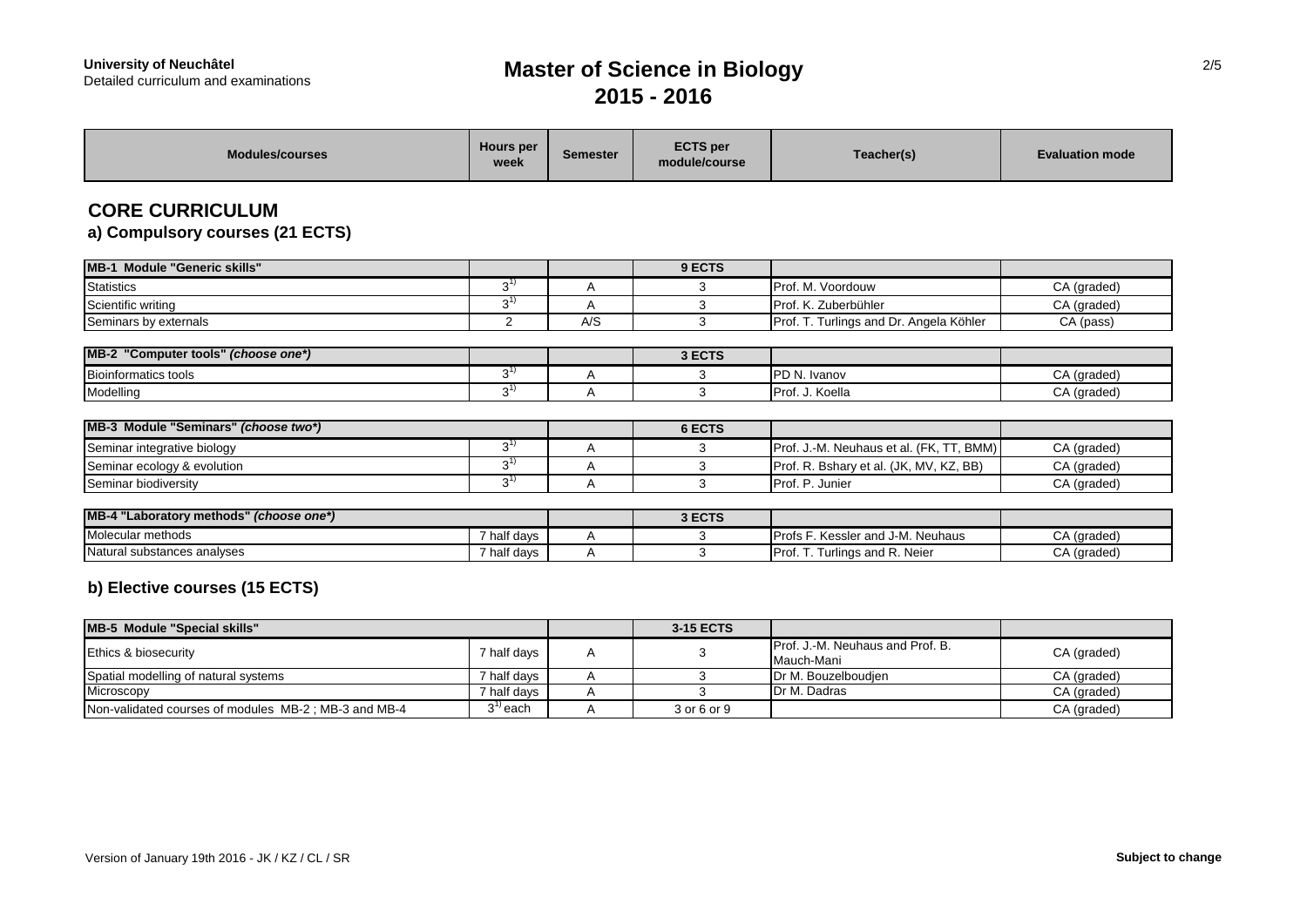# **University of Neuchâtel<br>Detailed curriculum and examinations**

# **Master of Science in Biology 2015 - 2016**

| <b>Modules/courses</b>                                       | Hours per<br>week | Semester       | <b>ECTS</b> per<br>module/course | Teacher(s)                          | <b>Evaluation mode</b> |
|--------------------------------------------------------------|-------------------|----------------|----------------------------------|-------------------------------------|------------------------|
| MB-6 "Excursion" (choose one)                                |                   |                | 6 ECTS                           |                                     |                        |
| Alpine ecology                                               | 7 days*           | S              | 6                                | PD R. Bergmüller and N.N.           | CA (graded)            |
| Tropical ecology                                             | 7 days*           | $\overline{A}$ | 6                                | Prof. T. Turlings and Dr. B. Benrey | CA (graded)            |
| Marine biology                                               | 7 days*           | ົ<br>5         | 6                                | Prof. R. Bshary                     | CA (graded)            |
| MB-7 "Internship"                                            |                   |                | 6 ECTS                           |                                     |                        |
| The internship has to be approved by the Master coordinators |                   | A/S            | 6                                | Prof. M. Voordouw                   | CA (graded)            |
|                                                              |                   |                |                                  |                                     |                        |
| <b>MB-8 Module "Free electives"</b>                          |                   |                | 3 or 6 ECTS                      |                                     |                        |
| The courses have to be approved by the Master coordinators # |                   |                |                                  |                                     |                        |

| <b>Modules/courses</b> | Hours per<br><b>week</b> | Semester | <b>ECTS per</b><br>module/course | Teacher(s) | Evaluation mode l |
|------------------------|--------------------------|----------|----------------------------------|------------|-------------------|
|------------------------|--------------------------|----------|----------------------------------|------------|-------------------|

## **SPECIALISATION (24 ECTS)**

*(choose one from two groups)*

| <b>Group</b>                                   |              |         | <b>12 ECTS</b> |                                                          |                  |  |
|------------------------------------------------|--------------|---------|----------------|----------------------------------------------------------|------------------|--|
| MB- 9 Module "Sustainable agriculture"         |              |         | <b>12 ECTS</b> |                                                          |                  |  |
| Integrated pest management (course + workshop) | 3            |         |                | Prof. T. Turlings                                        |                  |  |
| Plant domestication and insect interactions    | $3^{1}$      | ົ<br>5  |                | Dr B. Benrey                                             | Written, 2 hours |  |
| Soil and water management                      | $3^{1}$      | S       |                | Profs D. Hunkeler, T. Turlings, P. Junier,<br>P. Brunner |                  |  |
| Plant pathology                                | 3'           |         |                | Prof. B. Mauch-Mani                                      |                  |  |
| <b>MB-10 Module "Animal behaviour"</b>         |              |         | <b>12 ECTS</b> |                                                          |                  |  |
| An integrative approach to animal behaviour    | 3'           |         |                | Prof. R. Bshary et al.                                   |                  |  |
| Behavioural ecology                            | 3''          | ╮       |                | Prof. R. Bshary                                          | CA (graded)      |  |
| Eco-physiology                                 | $3^{1}$      | ⌒       |                | Prof. F. Helfenstein                                     |                  |  |
| Comparative cognition                          | $3^{\prime}$ | ົ<br>r. |                | Prof. K. Zuberbühler                                     |                  |  |

3/5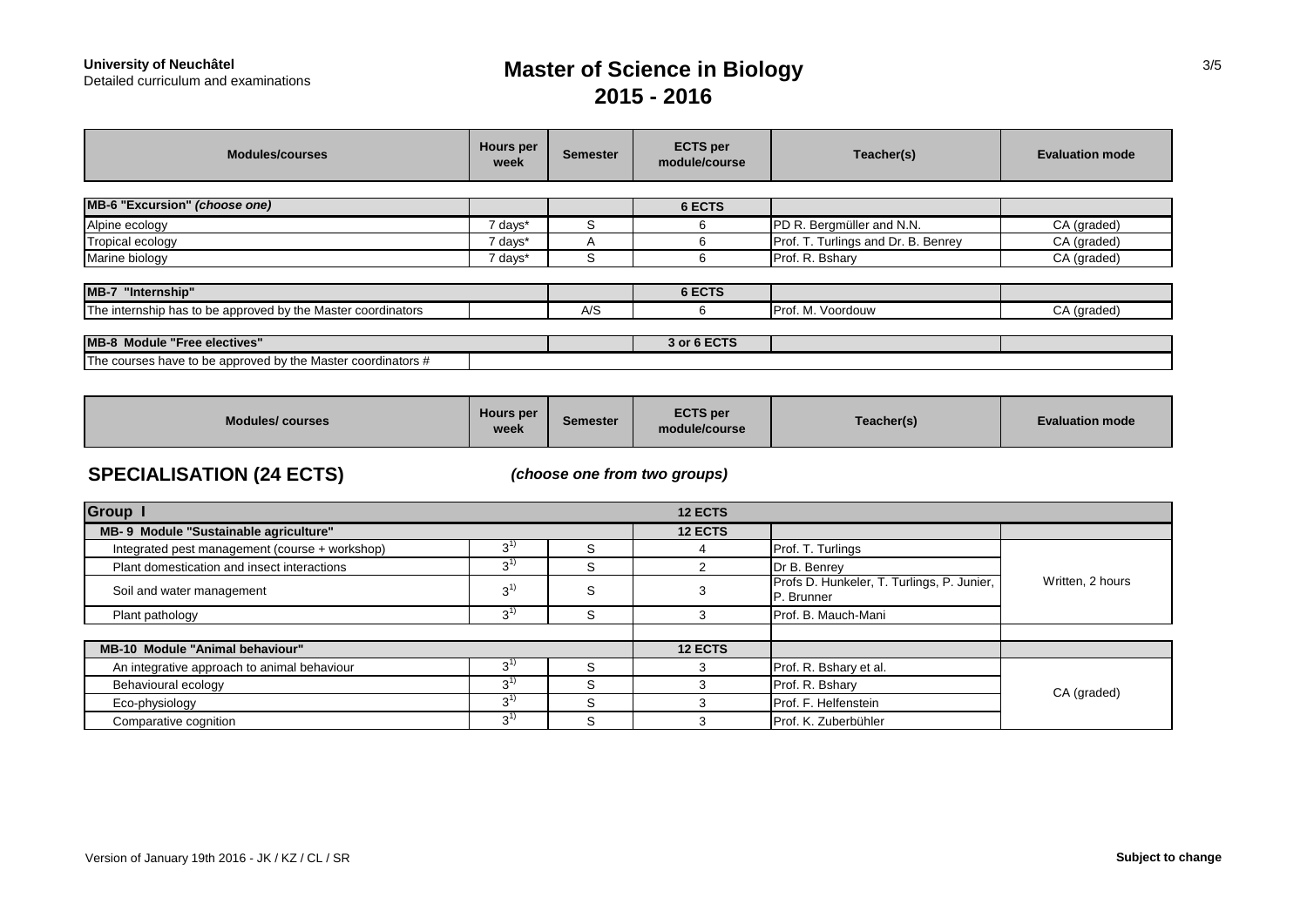# **University of Neuchâtel<br>Detailed curriculum and examinations**

# **Master of Science in Biology 2015 - 2016**

| <b>Modules/courses</b>                                                                                                   | Hours per<br>week        | <b>Semester</b> | <b>ECTS</b> per<br>module/course | Teacher(s)                                      | <b>Evaluation mode</b> |
|--------------------------------------------------------------------------------------------------------------------------|--------------------------|-----------------|----------------------------------|-------------------------------------------------|------------------------|
| <b>Group II</b>                                                                                                          |                          |                 | <b>12 ECTS</b>                   |                                                 |                        |
| MB-11 Module "Chemical ecology"                                                                                          |                          |                 | 12 ECTS                          |                                                 |                        |
| The basics of chemical ecology + labs                                                                                    | 7 half days              | S               | $\overline{2}$                   | Prof. T. Turlings et al.                        |                        |
| Biosynthesis and function of secondary compounds                                                                         | 7 half days              | S               | 2                                | Profs F. Kessler and J.-M. Neuhaus              | Written, 1 hour        |
| Recent advances in chemical ecology                                                                                      | 7 half days              | S               | 2                                | Prof. T. Turlings et al.                        | CA (graded)            |
| Molecular genetics of secondary metabolism + labs                                                                        | 7 half days              | S               | 3                                | Profs F. Kessler and J.-M. Neuhaus              | CA (graded)            |
| Natural products chemistry + labs                                                                                        | 7 half days              | S               | 3                                | Prof. R. Neier and SAF                          | CA (graded)            |
| MB-12 Module "Biologie Ethnologie" §                                                                                     |                          |                 | 12 ECTS                          |                                                 |                        |
| Tackling environnmental problems in the field                                                                            | $\overline{2}$           | S               | 4                                | MER A. Aebi                                     | CA (graded)            |
| Environment and agri-food systems **                                                                                     | 2                        | S               | 4                                | Prof. J. Forney                                 | CA (graded)            |
| Séminaire de socio-anthropologie du développement **                                                                     | 2                        | S               | 4                                | Prof. M. Fresia                                 | CA (graded)            |
| Anthropologie thématique - Sociologie de l'engagement dans les<br>associations (et ONG) de défense de l'environnement ** | $\overline{2}$           | A               | 4                                | Dr C. Dubuis                                    | CA (graded)            |
|                                                                                                                          |                          |                 |                                  |                                                 |                        |
| MB-13 Module "Evolution & biodiversity"                                                                                  |                          |                 | 12 ECTS                          |                                                 |                        |
| Evolutionary genetics                                                                                                    | $\overline{7}$ half days | S               | 3                                | Dr C. Parisod and Dr F. Felber                  | CA (graded)            |
| Evolutionary ecology                                                                                                     | 7 half days              | S               | 3                                | IN.N.                                           | CA (graded)            |
| Conservation                                                                                                             | 7 half days              | S               | 3                                | Dr C. Praz and Dr F. Felber                     | CA (graded)            |
| <b>Biodiversity</b>                                                                                                      | 7 half days              | S               | 3                                | Dr E. Lara, Prof. E. Mitchell and Dr C.<br>Praz | CA (graded)            |

| <b>Group III</b>                                | <b>12 ECTS</b> |  |                |                     |             |  |
|-------------------------------------------------|----------------|--|----------------|---------------------|-------------|--|
| MB-14 Module"Ecology & environment"             |                |  | <b>12 ECTS</b> |                     |             |  |
| From genes to ecosystems                        |                |  |                | Prof. S. Rasmann    | CA (graded) |  |
| Spatial modelling of natural systems - advanced |                |  |                | Dr M. Bouzelboudjen | CA (graded) |  |
| Biologie du sol***                              |                |  |                | Prof. E. Mitchell   | CA (graded) |  |
| Paléoécologie***                                |                |  |                | Prof. E. Mitchell   | CA (graded) |  |
| Microbial ecology                               |                |  |                | Prof. P. Junier     | CA (graded) |  |
| Environmental mycology                          |                |  |                | Dr S. Bindschedler  | CA (graded) |  |